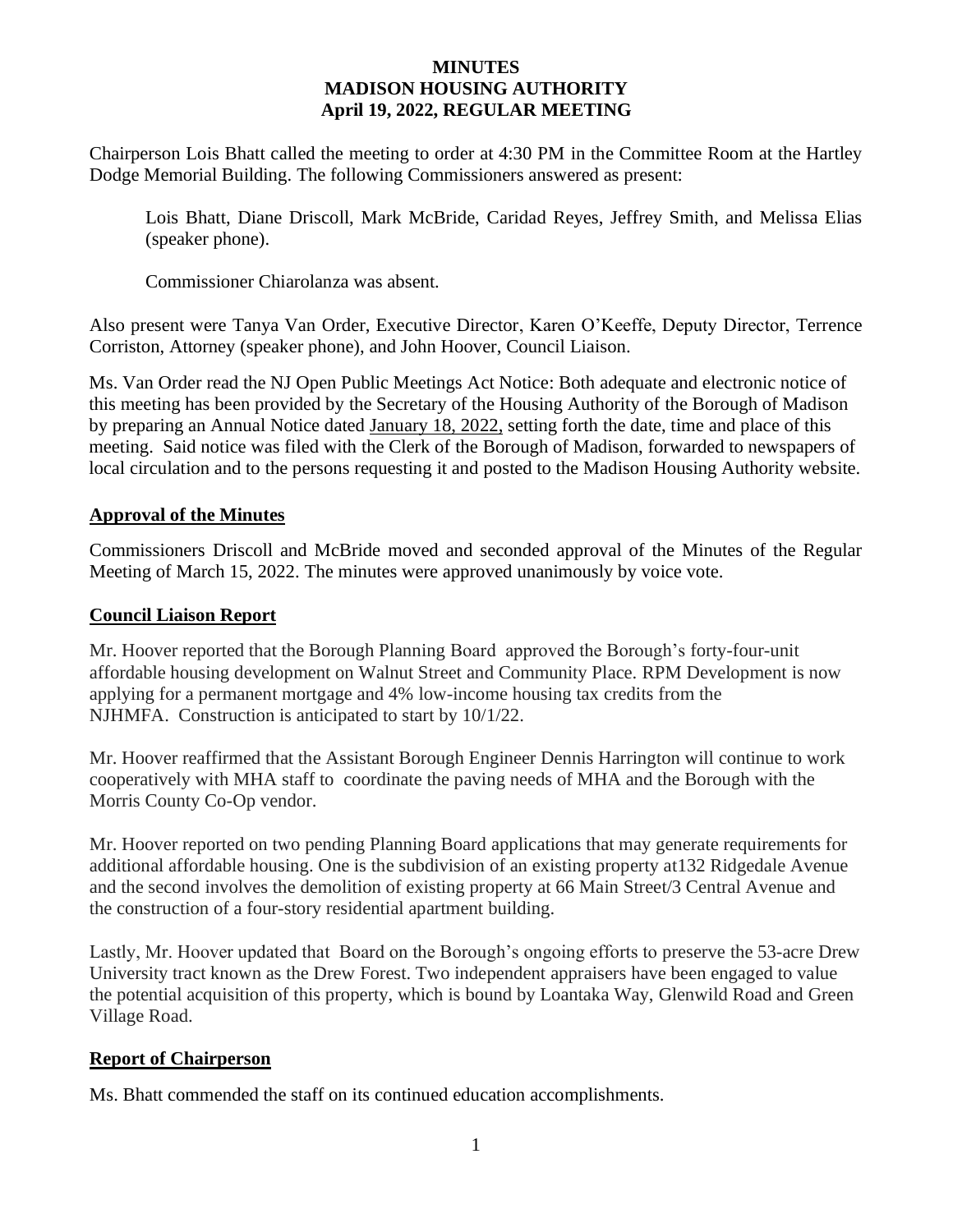## **Report of Executive Director**

Ms. Van Order updated the board on the flood mitigation efforts. Meetings were held recently with borough and MHA professionals to assess opportunities for flood mitigation in our senior building boiler room. Given the project budget that FEMA will allow, which as a hard cap of \$143,600, wet proofing the boiler plant components by raising them up 36 inches is not financially feasible. More achievable actions were identified, including enhancing the controls of the sewer ejector pit to act as a backup sump pump to the boiler room; improving the grade of the driveway leading to the boiler room; and dry proofing by bricking up the old louvered opening to the boiler room & replacing the old doors with doors that have waterproof features.

Ms. Van Order noted that additional drainage on the site would not help since our outflow drain was nearly certainly under the water level of the stream during this flash flood event. Nevertheless, we are having the storm drainpipes flushed and scoped by the company that services our sewer pit to assess the site's drainage system.

Ms. Van Order reported that she held a Zoom meeting last week with MHA attorney Scott King, HQM Properties, Inc., and three HUD officials to work out the final details of the required paperwork for our request for a partial release from the RAD Use Agreements on four sites. HUD asked HQM Properties, Inc. to make changes to their bylaws, which the non-profit agreed to do. They also requested some minor changes to the documents our attorney submitted last month.

Ms. Van Order reported that an RFQ was issued for the deck replacement at 24 Belmont Avenue. We anticipate completing this small capital improvement in May. We have been working with the Borough engineer, Dennis Harrington, to define an initial scope of work for parking lot replacements and repairs as outlined in our 2022-23 budget. We anticipate doing half of the work this year and the balance in the next fiscal year. We have also issued an RFP for as-need Architectural & Engineering services for other capital projects that we have identified or that arise.

# **Report of Deputy Director**

Ms. O'Keeffe reported that four new residents signed leases as of April 1<sup>st.</sup> Currently all the family units are leased, and 77 of 79 units at the senior building are leased. We anticipate having two senior units and one family unit in turnover beginning in May. The units are being upgraded with new paint, luxury vinyl flooring, rocker switches, and new light fixtures. Letters have been sent to applicants on the waiting list and interviews and due diligence is being conducted.

Our Office Administrator, Jessica Kirchenbauer, working with Zufall Health Center coordinated a fourth vaccination clinic at the Rexford Tucker building on Friday, April 8th. A second Covid booster shot was given to 50 participants. The participants also received a \$25 gift card from Provident Bank.

Zufall continues to provide programming at the senior building every Tuesday focused on physical exercise, fine motor and memory functions, and wellness. April activities included two chair exercise sessions, a beaded flowers craft activity, and a wellness meditation session.

Interfaith Food Pantry continues to deliver monthly senior food bags every third Tuesday. Currently 41 seniors are receiving those deliveries.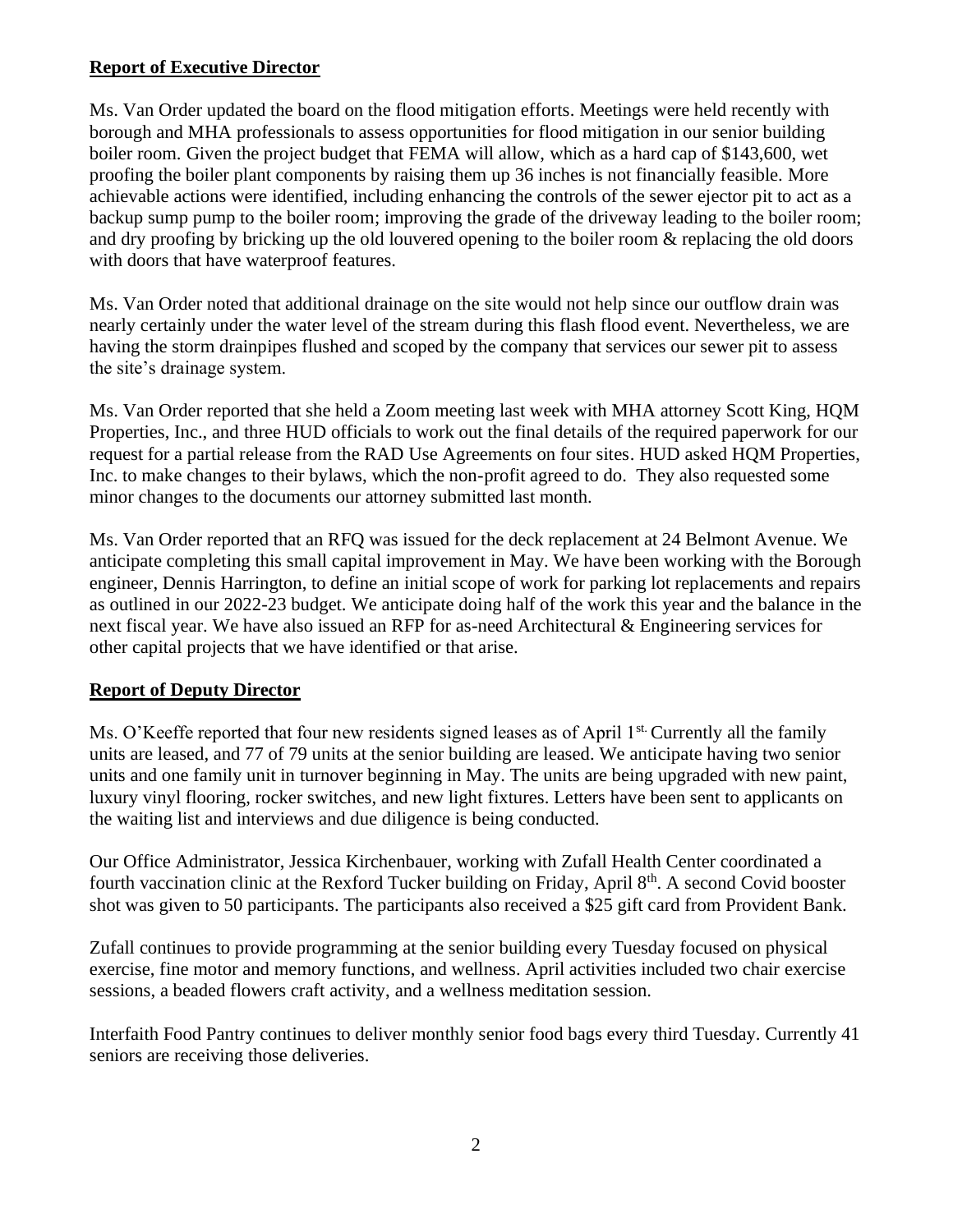Chabad of SE Morris County is offering our seniors the Thankful Thursday program which provides a bowl of homemade soup, a roll and dessert. Meals are delivered door to door. Nine seniors have signed up for this program.

Arts by the People will be hosting a jewelry making workshop with 10 seniors on April 27<sup>th</sup> through funding providing by the Madison Rotary.

The Morris County Nutrition Program will restart congregate dining at the senior building in May. Program protocols were reviewed with Madison Health Officer, Mike Fitzpatrick. Based on his recommendation, the program managers will provide a separate table for non-residents to dine if any should attend.

Commissioner Mark McBride and Jessica Kirchenbauer met with a Rexford Tucker senior to complete two years of tax returns in an effort to help her recover stimulus checks that had been stolen due to tax fraud.

## **Committee Reports**

None.

## **Public Comment**

None.

## **Old Business**

None.

## **New Business**

None.

## **Correspondence**

- MHA Chairperson Lois Bhatt's Remarks to the Madison Planning Board, March 14, 2022
- Madison Eagle Article "Madison Planning Board OK's 44-unit affordable development"
- NAHRO Certificate for Jessica Kirchenbauer "Ethics for Housing Professionals"
- Certificate for Karen O'Keeffe, Julio Duque, and Wilson Castaneda "Housing Authority: Safety Awareness & Regulatory Training"

## **Resolutions**

22-19-4-1 Resolution Approving Payment of Invoices

Commissioners Driscoll and Chiarolanza moved and seconded approval of the resolution; The roll call was unanimous, and the Resolution was approved.

CONSENT AGENDA – Resolutions 22-19-4-2 through 22-19-4-5:

- 22-19-4-2 Resolution Adopting the Operating Budget FYE 3-31-2023
- 22-19-4-3 Resolution Approving a Memorandum of Agreement with the Morris County Housing Authority Regarding Interjurisdictional Mobility